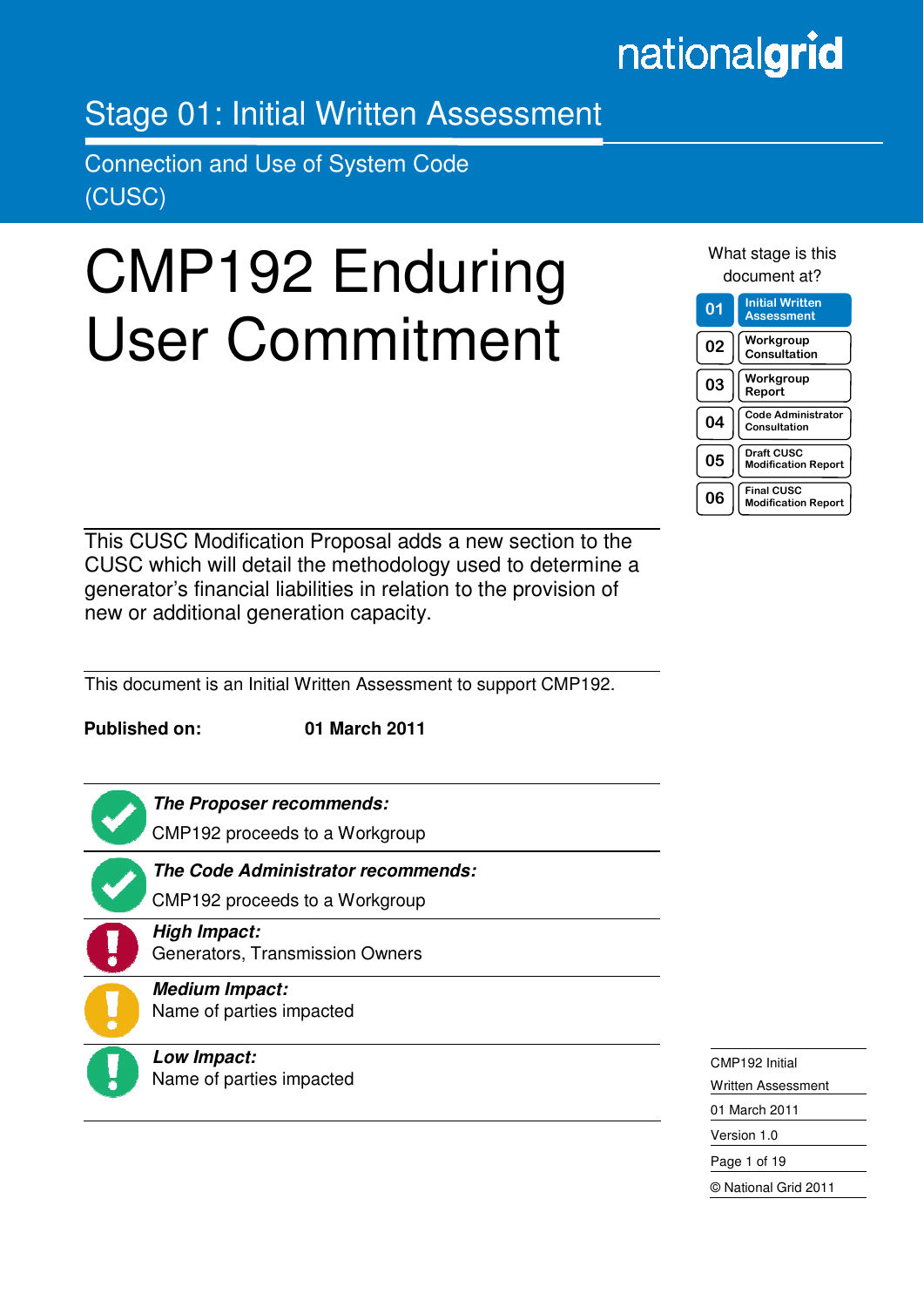# **Contents**

| 4                       |                                                        |  |
|-------------------------|--------------------------------------------------------|--|
|                         |                                                        |  |
|                         |                                                        |  |
| $\overline{\mathbf{7}}$ |                                                        |  |
|                         | 8 Draft Workgroup Terms of Reference and Membership 15 |  |
|                         |                                                        |  |

# **Any Questions?**  Contact: **Steve Lam Steven.lam@uk.ngrid. com 01926 653534**  Proposer: **Adam Sims**

**National Grid** 

# **About this document**

This document is an Initial Written Assessment to support CMP192 which will be presented by the Proposer to the Amendments Panel on 25 February 2011. The Panel will consider the Proposer's recommendation, and agree whether this Proposal should proceed to a Code Administrator Consultation or be referred to a Workgroup for development.

> CMP192 Initial Written Assessment 01 March 2011 Version 1.0 Page 2 of 19 © National Grid 2011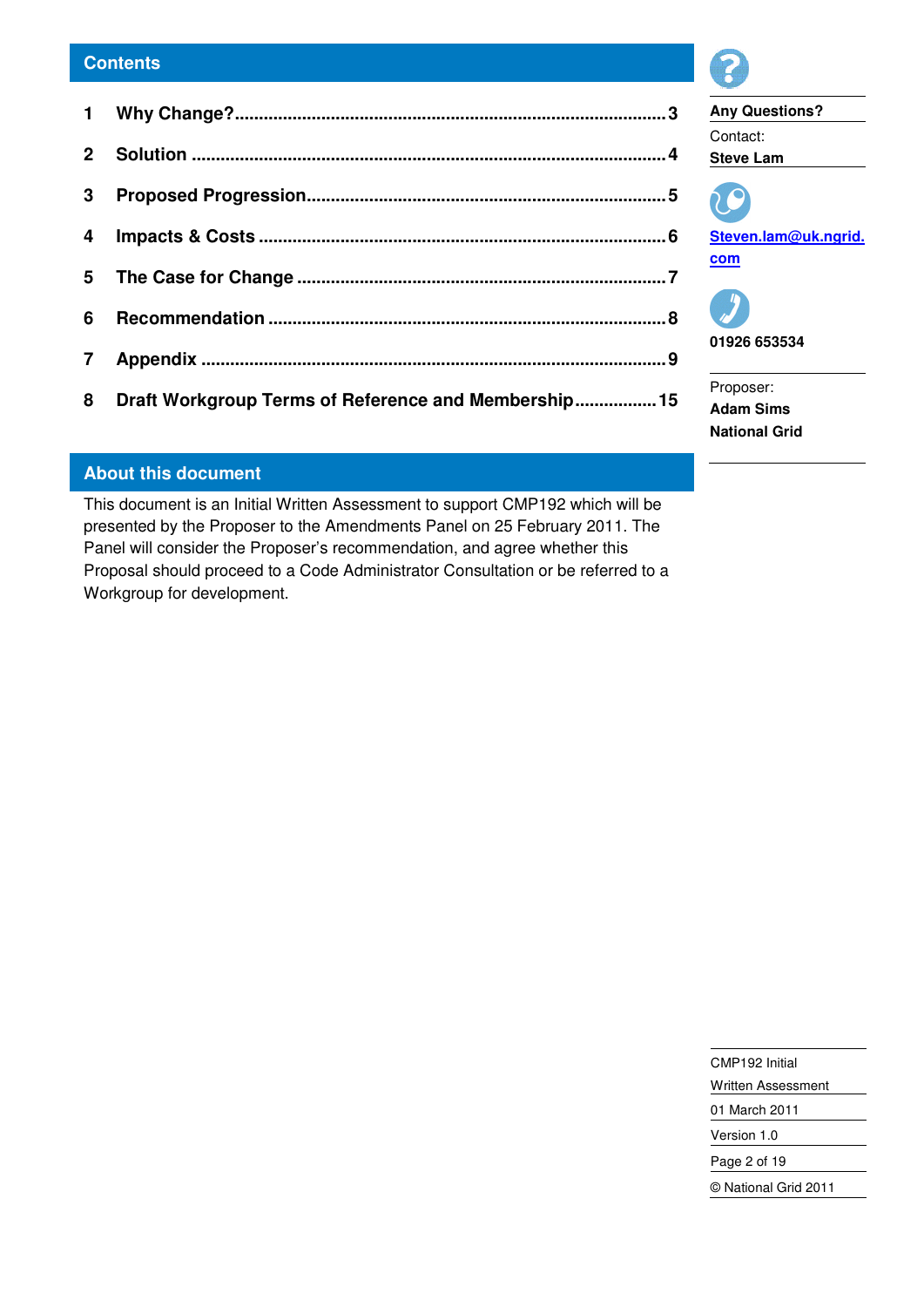# **Background**

### **Final Sums Liabilities (FSL)**

Under the current security arrangements, electricity generators who wish to connect to the high voltage transmission system have to provide a level of financial security for the period from signature of a connection agreement to commissioning. This is a contractual obligation between the customer and National Grid who acts as the National Electricity Transmission System Operator (NETSO), once the connection offer has been signed by the customer.

This security which is known as Final Sums Liabilities (FSL) is intended to protect the Transmission Companies from the financial risk of a generator cancelling their project. This could lead to assets being built by the Transmission Owner (TO) being stranded as they are no longer being used by the original generator and the assets may not be reused.

FSL generally tracks the costs incurred by the TO in building the infrastructure to allow the generator to connect to the transmission system. However these costs are uncertain as the estimates can vary depending on factors such as the number of generators sharing the construction works required to connect each unit. The risk of this unpredictable cost is that generators could become liable for significant amounts of security compared with the cost of its own construction. As a result, this can create a barrier for smaller generators such as renewables to secure finance in order to connect to the Transmission Network.

#### **Interim Generic User Commitment Methodology (IGUCM)**

In order to address the issues within the current security arrangements, National Grid introduced an interim methodology called IGUCM. This was based on a fixed formula which took into account multiples of annual generation Transmission Network Use of System (TNUoS) charges which aimed to provide a more stable and predictable security regime for connecting generators.

In conjunction with IGUCM, National Grid also reviewed User Commitment for new and existing generators under CUSC Amendment Proposal 131 (CAP131) which was submitted to the Panel in 2006. However this was rejected by the Authority in 2008 as their view was that CAP131 discriminated between new and existing generators and there was not enough justification for the differing treatment. This was based on the principle that the closure of an existing generator has the same impact on transmission investment as the cancellation of a new generator.

In 2010 the Final Sums Liabilities were further reviewed which led to an agreement between National Grid and Ofgem that an interim solution could be implemented whereby National Grid did not require security for wider transmission investment works from generators. This agreement on the two interim arrangements was time-limited to 31 $\mathrm{^{st}}$  March 2011 (recently extended to 31 $\mathrm{^{st}}$  March 2012), and therefore National Grid is seeking to develop and introduce an enduring regime before this date.



#### **Transmission Owner**

There are several Transmission Owners within GB which is divided up geographically and also onshore and offshore. These are as follows: **Onshore** England & Wales – National Grid

Scotland – SHETL SSE

Offshore – there are various Offshore Transmission Owners who are known as OFTOs.

#### **TNUoS**

These are charges payable by generators to the TO in order to use the electricity Transmission System

CMP192 Initial Written Assessment 01 March 2011 Version 1.0 Page 3 of 19 © National Grid 2011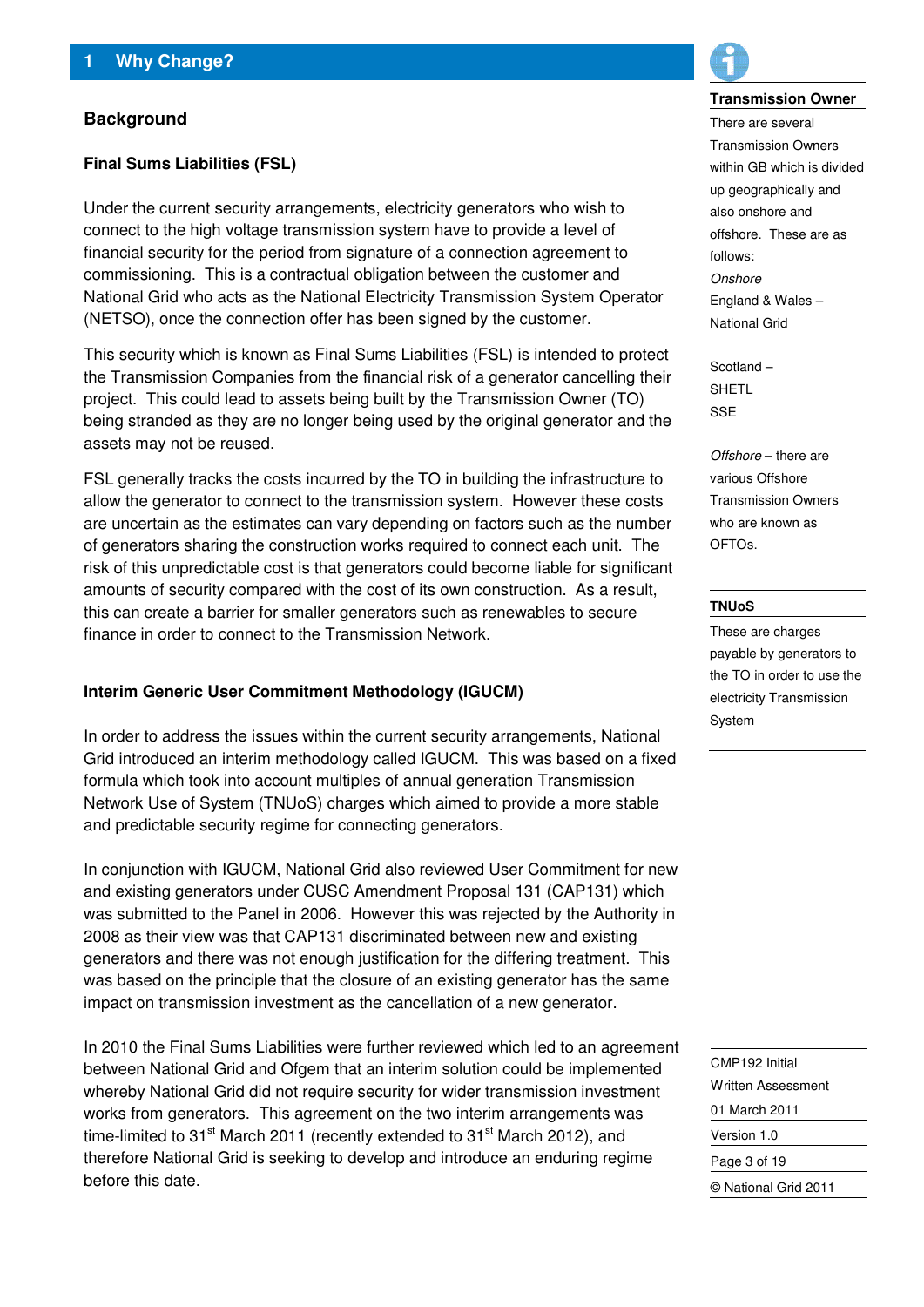# **2 Solution**

CMP192 seeks to add a new section to the CUSC which will detail the new methodology used to determine a generator's financial liabilities in relation to the provision of new or additional generation capacity. This will also replace the current FSL (Local works only) and IGUCM security arrangements

To address the issue of pre-commissioning and post-commissioning generators affecting transmission investment by the TO, this proposal splits the user commitment into two parts:

1. Cancellation amount (pre-commissioning plant). This includes investment for local and wider works.

2. Closure amount (post-commissioning plant). This only includes investment for wider works.

There are also 8 aspects which must be taken into account:

- 1. Protecting the end consumer from undue risk
- 2. Minimum notice period required to alter TO investment before significant costs are incurred (historically it has been an average of 4 years)
- 3. Profile of TO investment costs
- 4. Likelihood of power stations either cancelling or closing
- 5. Total Value at Risk (VAR)
- 6. Level of transmission capacity sharing between power stations
- 7. Proportion of TO investment not at risk due to Connect & Manage regime
- 8. Level of transmission asset reuse

The minimum notice period required from existing generators to notify the TO of a change is to aid efficient and economic investment decisions. This is because any closures or reduction in capacity could affect the investment required to connect pre-commissioning plant and therefore have an impact on the financial liabilities for the new generator. The provision of timely information could prevent over investment and have less risk of asset stranding.

As there may be a different liability for both local and wider works, the level of security against these works will have to be balanced. This will be between the costs to end consumers versus the level of liabilities for generators. If the security level is set too high, then there is a risk of creating a barrier for new generators. Conversely if the level is too low, then there is a greater risk of passing costs to end consumers.



#### **Pre-commissioning**

New generators that have not connected to the electricity Transmission System

#### **Post-commissioning**

Existing generators which have already connected to the electricity Transmission System

### **Local and Wider works**

Generally, the construction works required to connect a generator to the interconnected transmission system is considered to be local works. Wider works are those that are not local, i.e. reinforcements on main system boundaries.

CMP192 Initial Written Assessment 01 March 2011 Version 1.0 Page 4 of 19 © National Grid 2011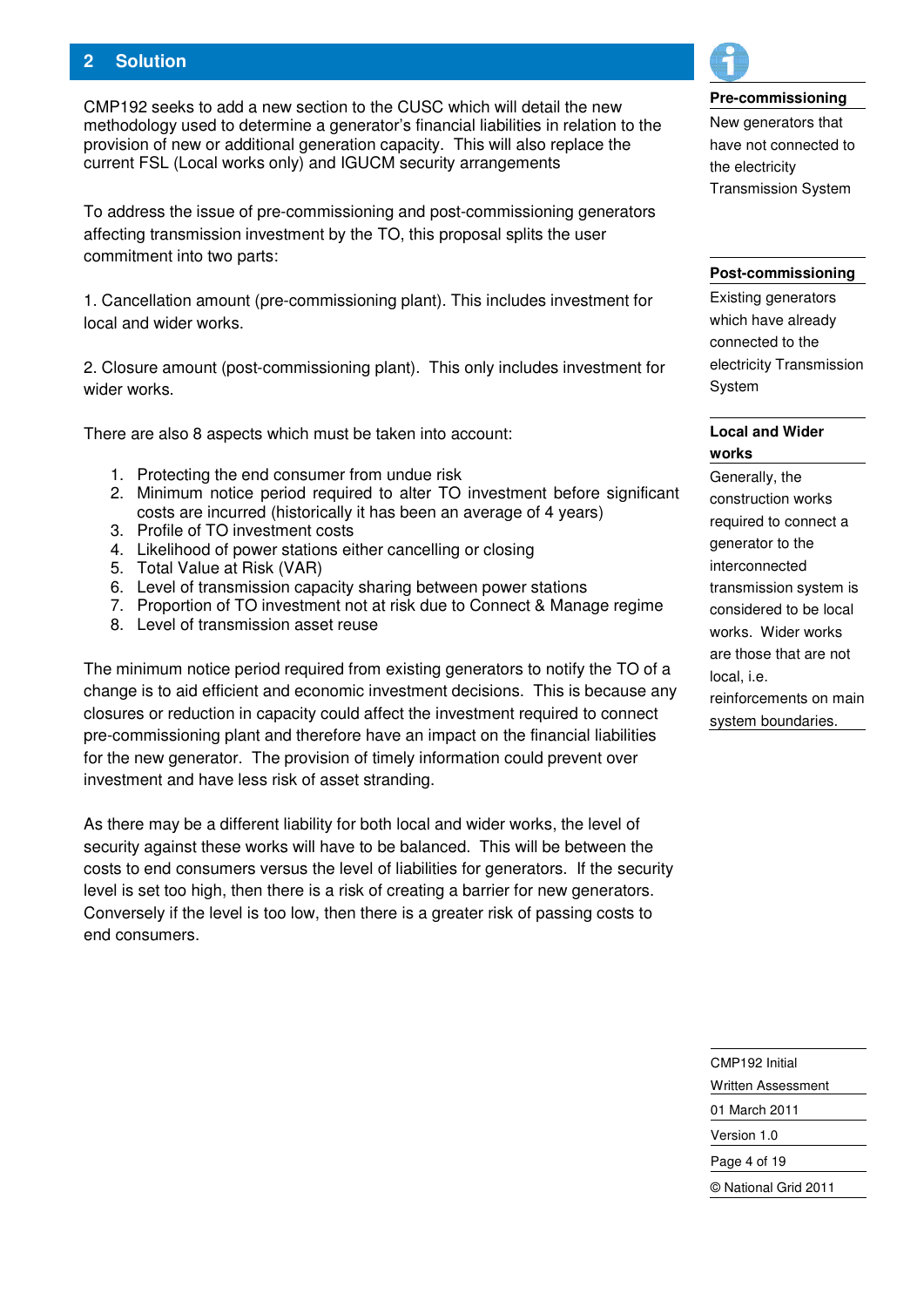

The Proposer and Code Administrator both recommend that CMP192 proceeds to a Workgroup for further development.

The proposed CMP192 Workgroup Terms of Reference are attached as Appendix 2 to this IWA.

Please see the proposed full progression timetable below for CMP192:

| 25 <sup>th</sup> February 2011 | <b>CUSC Modifications Panel Meeting</b><br>Proposer to present CMP192 |
|--------------------------------|-----------------------------------------------------------------------|
|                                | Panel to agree progression and                                        |
|                                | Workgroup Terms of Reference, where                                   |
|                                | relevant                                                              |
| 7 <sup>th</sup> March 2011     | First CMP192 Workgroup meeting                                        |
| 21 <sup>st</sup> March 2011    | Second Workgroup meeting                                              |
| 4 <sup>th</sup> April 2011     | Third Workgroup meeting                                               |
| 18 <sup>th</sup> April 2011    | Fourth Workgroup meeting                                              |
| 9 <sup>th</sup> May 2011       | Fifth Workgroup meeting                                               |
| 23rd May 2011                  | Sixth Workgroup meeting                                               |
| 27th May 2011                  | Issue draft Workgroup Consultation for                                |
|                                | Workgroup comment (5 working days)                                    |
| $6th$ June 2011                | Deadline for comments on draft                                        |
|                                | <b>Workgroup Consultation</b>                                         |
| $8th$ June 2011                | Publish Workgroup consultation (for                                   |
|                                | three weeks)                                                          |
| 29th June 2011                 | Deadline for responses to Workgroup                                   |
|                                | consultation                                                          |
| $4th$ July 2011                | Post-consultation Workgroup meeting                                   |
|                                | (to review consultation responses,                                    |
|                                | confirm any alternatives and undertake                                |
|                                | Workgroup vote)                                                       |
| 11 <sup>th</sup> July 2011     | Circulate draft Workgroup Report for                                  |
|                                | comment (5 working days)                                              |
| 18 <sup>th</sup> July 2011     | Deadline for comment on Workgroup                                     |
|                                | report                                                                |
| 21 <sup>st</sup> July 2011     | Submit final Workgroup report to Panel                                |
|                                | Secretary                                                             |
| 29 <sup>th</sup> July 2011     | Present Workgroup report to CUSC                                      |
|                                | <b>Modifications Panel</b>                                            |

CMP192 Initial Written Assessment 01 March 2011 Version 1.0 Page 5 of 19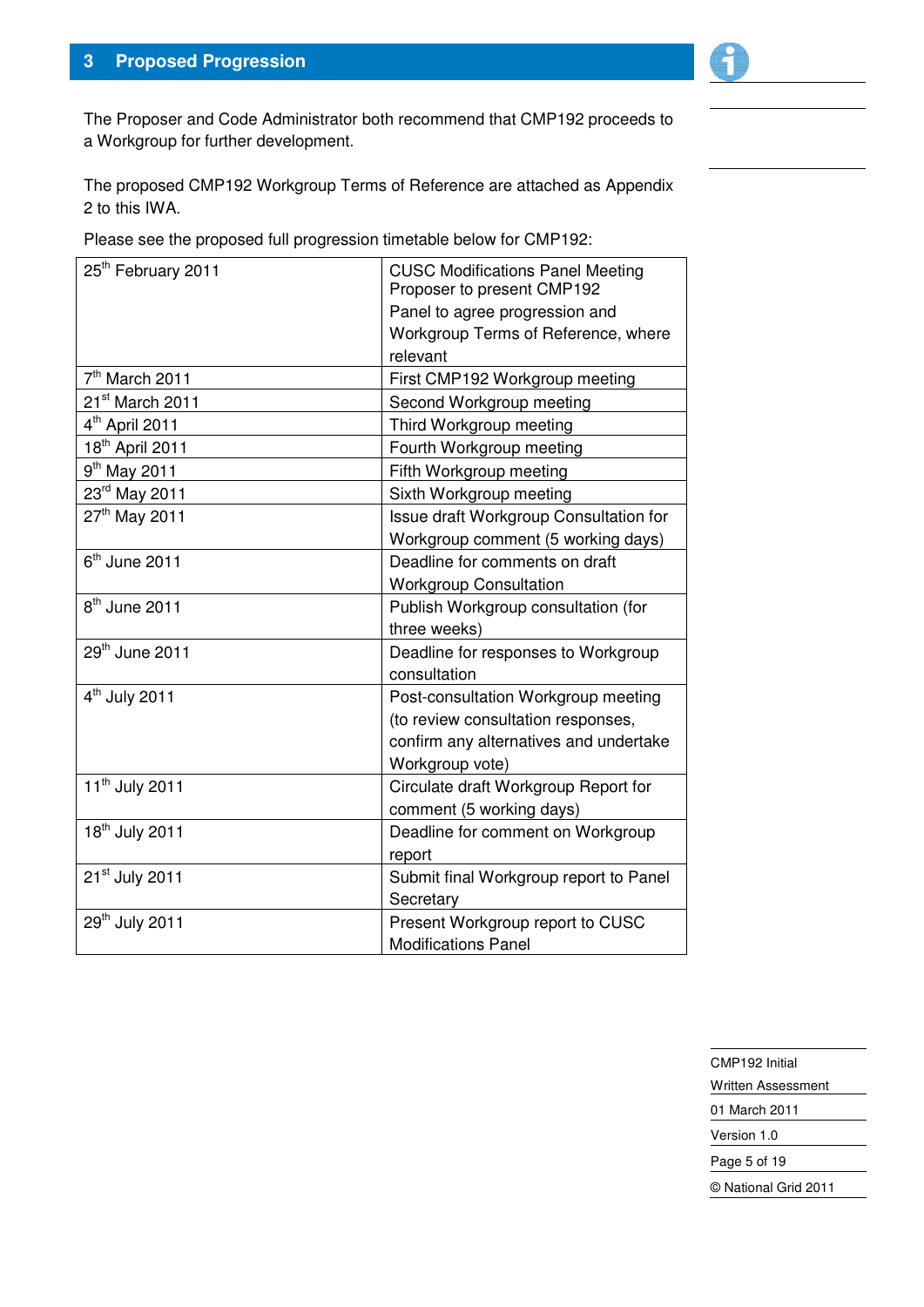

# **Estimated Costs of Progressing CMP192**

| Estimated code administration costs based on proposed timetable |                                                   |  |
|-----------------------------------------------------------------|---------------------------------------------------|--|
| Resource costs                                                  | £10,890 - 6 Workgroup meetings<br>£384 - Catering |  |
| <b>Total Code Administrator</b><br>costs                        | £11,274                                           |  |

| Indicative industry costs   |                                                              |  |
|-----------------------------|--------------------------------------------------------------|--|
| Resource costs              | £76,230 - 6 Workgroup meetings<br>£48,400 $-2$ Consultations |  |
| <b>Total Industry Costs</b> | £124,630                                                     |  |

The costs above are estimates and assume:

- 6 Workgroup meetings held at National Grid offices for which there are no room costs.
- Workgroup Chairman and Technical Secretary provided by National Grid.
- 14 Workgroup members
- Resource costs are based on National Grid's "Charge-Out Rates", published in Schedule 3 of The Statement of Use of System Charges, on National Grid's website at: http://www.nationalgrid.com/uk/Electricity/Charges/chargingstatementsappr oval/index.htm;
- The published rates include overheads.
- Workgroup costs assume 1.5 man days effort per meeting
- Consultation costs assume 2.5 man days effort and 16 responses to be received.

CMP192 Initial

Written Assessment 01 March 2011

Version 1.0

Page 6 of 19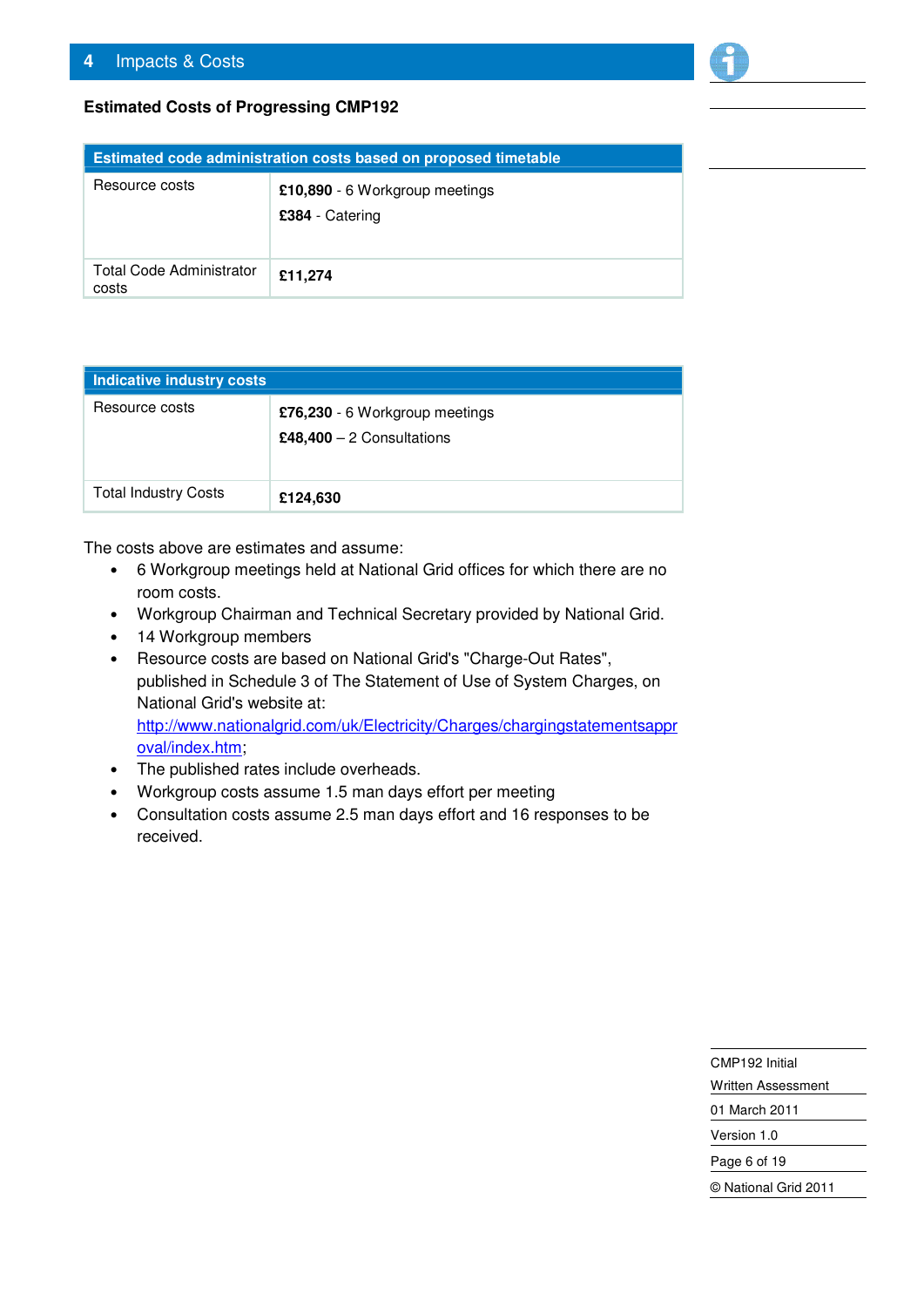# **5** The Case for Change



(a) the efficient discharge by the licensee of the obligations imposed upon it under the Act and by this license;

Given that the unexpected closure of a post-commissioning power station has the same impact on planned transmission investment as the unexpected cancellation of a pre-commissioning power station, the difference in treatment between the two could potentially have an adverse impact on competition and should be objectively and transparently justified. In introducing an enduring regime, codified under open governance, whereby all Generators are incentivised to provide information on their future connection to the system, this proposal is expected to better facilitate the development of an efficient co-ordinated and economical transmission system and also establish the applicable treatment under Licence Condition C7 – Prohibition on Discriminating Between Users.

This information will also allow the Transmission Owners to plan and develop the transmission system in a more effective manner, supporting main the duties under the Act and the requirements of Transmission Licence C17.

(b) facilitating effective competition in the generation and supply of electricity, and (so far as consistent therewith) facilitating such competition in the sale, distribution and purchase of electricity.

Reducing the volatility and opacity of the current arrangements for User Commitment will allow users to more accurately forecast their securities and therefore increase confidence in obtaining project financing. This will reduce the perceived barrier to new generation connecting, and hence improve competition in the generation market. Introducing equitable treatment between pre- and postcommissioning users ensures fair competition between the two by accurately reflecting the transmission liability that they both impose.

These are defined within the National Grid Electricity Transmission plc Licence under Standard Condition C10, paragraph 1

> CMP192 Initial Written Assessment 01 March 2011 Version 1.0 Page 7 of 19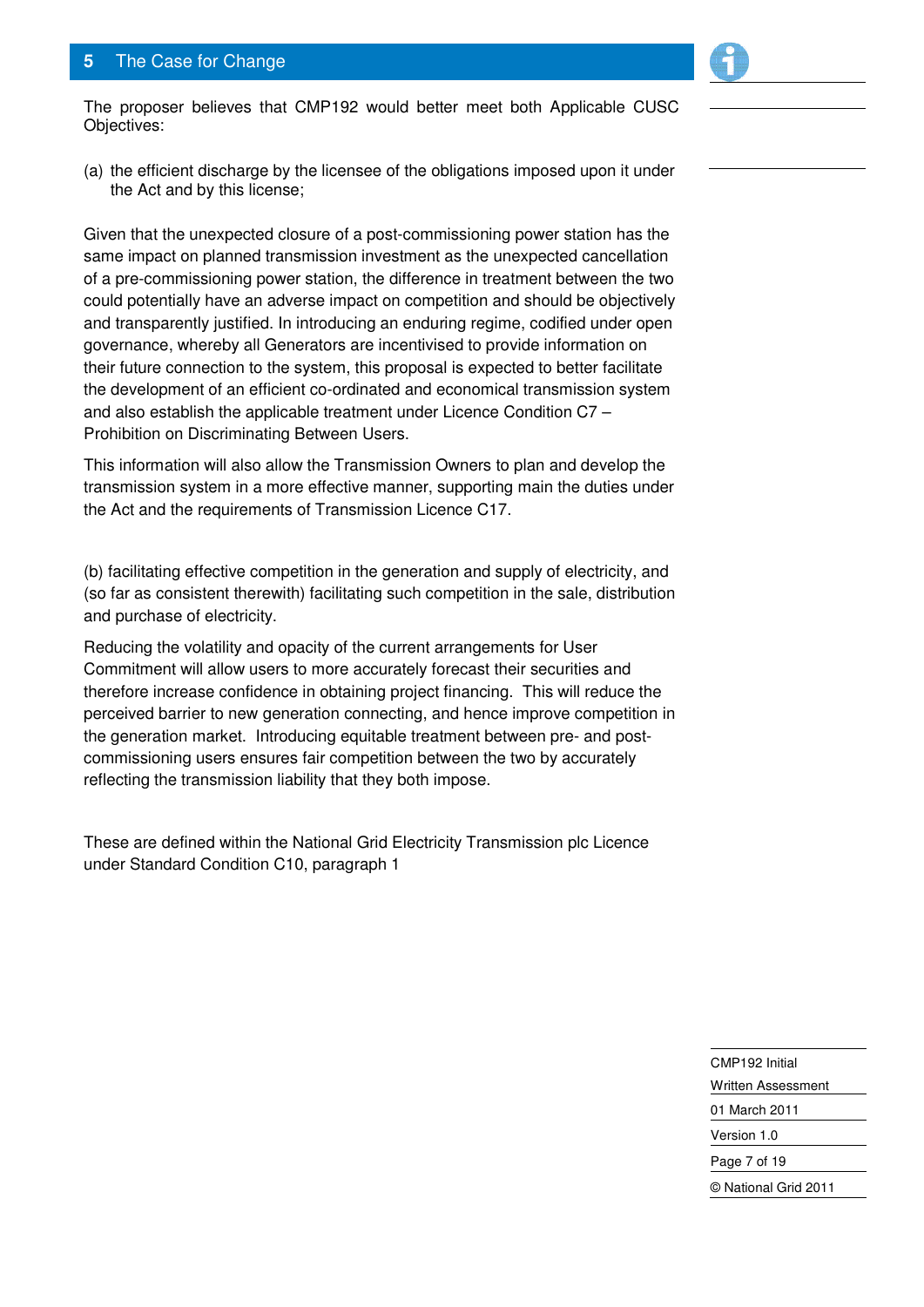# **6** Recommendation

The Proposer recommends that:

• This CUSC Modification Proposal proceeds to a Workgroup

The Code Administrator recommends that:

• The timetable set out within this IWA is adopted to progress the CMP.

CMP192 Initial Written Assessment 01 March 2011

Version 1.0

Page 8 of 19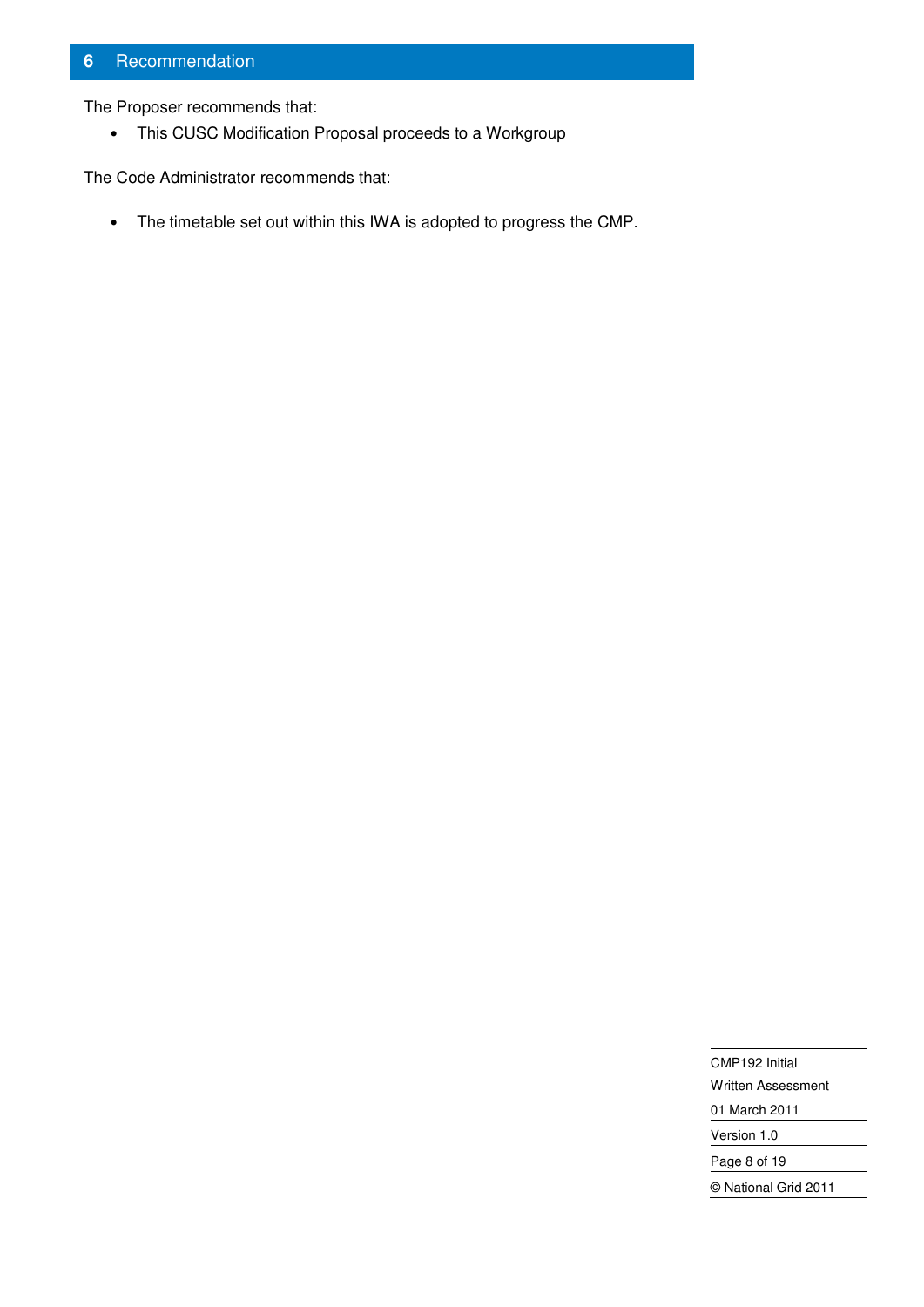# **7 Appendix**

| <b>CUSC Modification Proposal Form</b>                                                                                                                                                                                                                                                                                                                                                                                                                                                                                                                                                                                                                                                                                                                                                                                                            | <b>CMP192</b> |  |
|---------------------------------------------------------------------------------------------------------------------------------------------------------------------------------------------------------------------------------------------------------------------------------------------------------------------------------------------------------------------------------------------------------------------------------------------------------------------------------------------------------------------------------------------------------------------------------------------------------------------------------------------------------------------------------------------------------------------------------------------------------------------------------------------------------------------------------------------------|---------------|--|
| Title of the CUSC Modification Proposal:                                                                                                                                                                                                                                                                                                                                                                                                                                                                                                                                                                                                                                                                                                                                                                                                          |               |  |
| <b>Arrangements for Enduring Generation User Commitment</b>                                                                                                                                                                                                                                                                                                                                                                                                                                                                                                                                                                                                                                                                                                                                                                                       |               |  |
| Submission Date: 17/2/2011                                                                                                                                                                                                                                                                                                                                                                                                                                                                                                                                                                                                                                                                                                                                                                                                                        |               |  |
| Description of the CUSC Modification Proposal (mandatory by Proposer)                                                                                                                                                                                                                                                                                                                                                                                                                                                                                                                                                                                                                                                                                                                                                                             |               |  |
| This Modification Proposal seeks to add a new section to the CUSC defining the principles of User<br>Commitment as they pertain to electricity Generators. This section will detail the methodology that will<br>be used to determine individual Generators' liabilities and the level of securities required against these<br>liabilities.                                                                                                                                                                                                                                                                                                                                                                                                                                                                                                       |               |  |
| As adding or removing generation from the system has an equal and opposite effect on the need for<br>network capacity, it is clear that both pre- and post-commissioning power stations affect decisions on<br>new transmission investment. Whilst the cancellation of a pre-commissioning power station could affect<br>local and wider investment decisions, the closure of a post-commissioning power station will only affect<br>new wider investment decisions. Therefore it is proposed that the Generator User Commitment<br>liabilities are calculated using two terms; 1), a Cancellation Amount for pre-commissioning power<br>stations that takes account of transmission investment for local and wider works; and 2) a Closure<br>Amount for post-commissioning power stations that takes account of the investment for wider works. |               |  |
| National Grid is proposing eight main aspects that the enduring solution must take into account in<br>determining the nature and level of Cancellation and Closure liabilities and the reasonable level of<br>securities required against these liabilities:                                                                                                                                                                                                                                                                                                                                                                                                                                                                                                                                                                                      |               |  |
| Protecting the end consumer from undue risk<br>1.<br>Minimum notice period required to alter TO investment before significant costs are incurred<br>2.<br>3.<br>Profile of TO investment costs<br>Likelihood of power stations either cancelling or closing<br>4.<br>Total Value at Risk (VAR)<br>5.<br>6.<br>Level of transmission capacity sharing between power stations<br>7.<br>Proportion of TO investment not at risk due to Connect & Manage regime<br>Level of transmission asset reuse<br>8.                                                                                                                                                                                                                                                                                                                                            |               |  |
| The consequence of a power station cancelling or closing is that Transmission Owner (TO) investment<br>could be spent unnecessarily, with insufficient time to allow the TO to take action to avoid the new<br>investment. The current and interim arrangements for User Commitment assume that a user's liability is<br>proportional to the cost of this unnecessary investment (or a generic proxy for the cost), however it may<br>be that changing this proportion still affords an acceptable risk for end consumers whilst reducing the<br>financing barrier for new power stations connections.                                                                                                                                                                                                                                            |               |  |
| The determination of the level of liabilities and the securities required against these liabilities must also                                                                                                                                                                                                                                                                                                                                                                                                                                                                                                                                                                                                                                                                                                                                     |               |  |

be considered separately for both local and wider works in the context of end consumers accepting a reasonable level of risk. This determination must not be unduly discriminatory or prevent promotion of competition, and should seek to provide a secure and stable business environment. In order to provide values for Cancellation and Closure Amounts that effectively account for all potential Generators, it is

CMP192 Amendment Proposal 01 March 2011

Page 9 of 15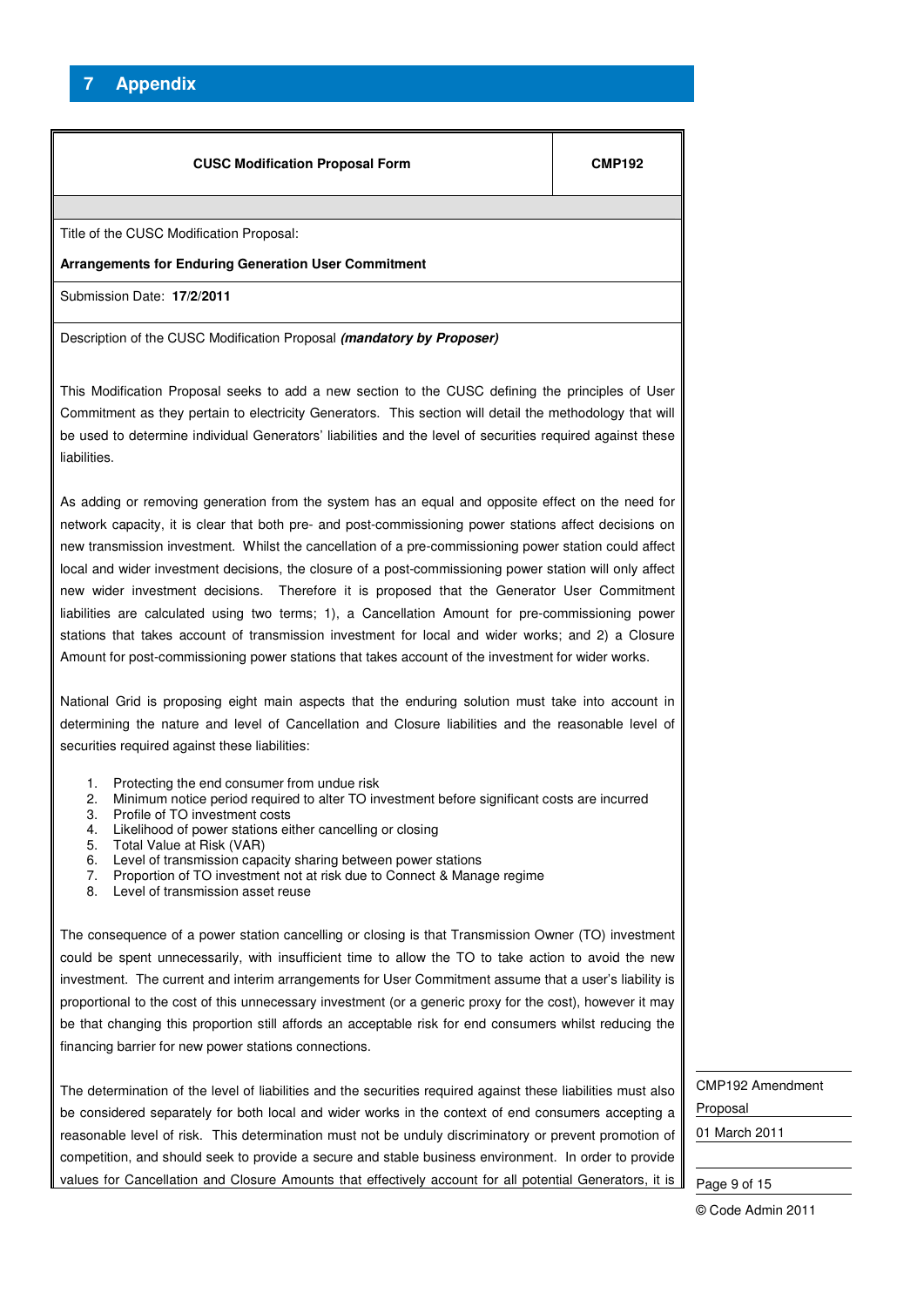proposed that the definitions of local and wider works in the context of User Commitment are based on Sections 2 and 4 of the National Electricity Transmission System Security & Quality of Supply Standards (SQSS) as defined in the Transmission Licence.

One of the aims of this proposal is to provide the right incentive so that TOs receive accurate and timely information to aid efficient and economic investment decisions, allowing the efficient discharge of TOs obligations under the Act and Licence. It is therefore proposed that the time period within which a Generator has a liability to the TO is based on the notice period that TOs reasonably require to change investment plans with the lowest practicable cost impact. It is recognised that there must be a balance between Generators providing TOs with as much notice as possible of their intentions whilst not imposing an onerous and unmanageable requirement on Generators to guarantee a level of information that they practically do not have, which would impact upon effective competition. National Grid has determined from historic investment spend profiles that this optimum notice period is, on average, four years.

This Modification Proposal will replace the current interim Final Sums (Local Works Only) and Interim Generic User Commitment Methodology (IGUCM) arrangements for identifying Generators' liabilities and associated level of securities for pre-commissioning Generators and the Full TEC Reduction Notice Period and TEC Reduction Charge for post-commissioning Generators.

We recognise that the DECC and Ofgem fundamental reviews of both the market and charging arrangements (Electricity Market Reform and Project TransmiT) may interact with this proposal. However we believe there is significant merit in progressing this particular issue in parallel. This will ensure the timely implementation of a new regime which is intended to remove uncertainty for developers and thus better enable the achievement of the common objectives of these reviews.

Description of Issue or Defect that CUSC Modification Proposal seeks to Address: **(mandatory by Proposer)**

When a Generator terminates they are liable for Final Sums and therefore have to provide security against the company's estimate of this liability. They represent a financial commitment from precommissioning Generators which falls away and is replaced with Use of System charges once a power station is connected. These "final sums" are based on the costs incurred by TOs in undertaking the transmission works to provide the connection to\use of system required by that user, which turn out to be unnecessary in the event of termination.

These costs are uncertain because although estimates are provided, the exact cost due on termination will not be known until after termination. The level of these costs also varies, generally increasing in significant steps during the construction programme as TOs progress the works. There are also issues in associating and sharing specific transmission construction works (and therefore the costs associated with these) to a particular user or group of users. This could result in a Generator, due to the timing of its application or Completion Date and the amount of transmission construction works now generally required to accommodate the level of requested capacity on the transmission system, becoming liable for significant amounts compared with the size and cost of its own development. The level of liability is also subject to change as the transmission construction works alter, and this can be significantly affected by the decisions of other Generators.

In order to address the above issues, National Grid introduced the Interim Generic User Commitment Methodology (IGUCM) which set the level of Generators' liabilities and associated securities based on a multiple of their TNUoS tariff. In conjunction with these arrangements, National Grid reviewed User Commitment for New and Existing Generators under CUSC Amendment Proposal 131, which sought to introduce a generic User Commitment methodology on an enduring basis. This was rejected by the CMP192 Amendment Proposal 01 March 2011

Page 10 of 15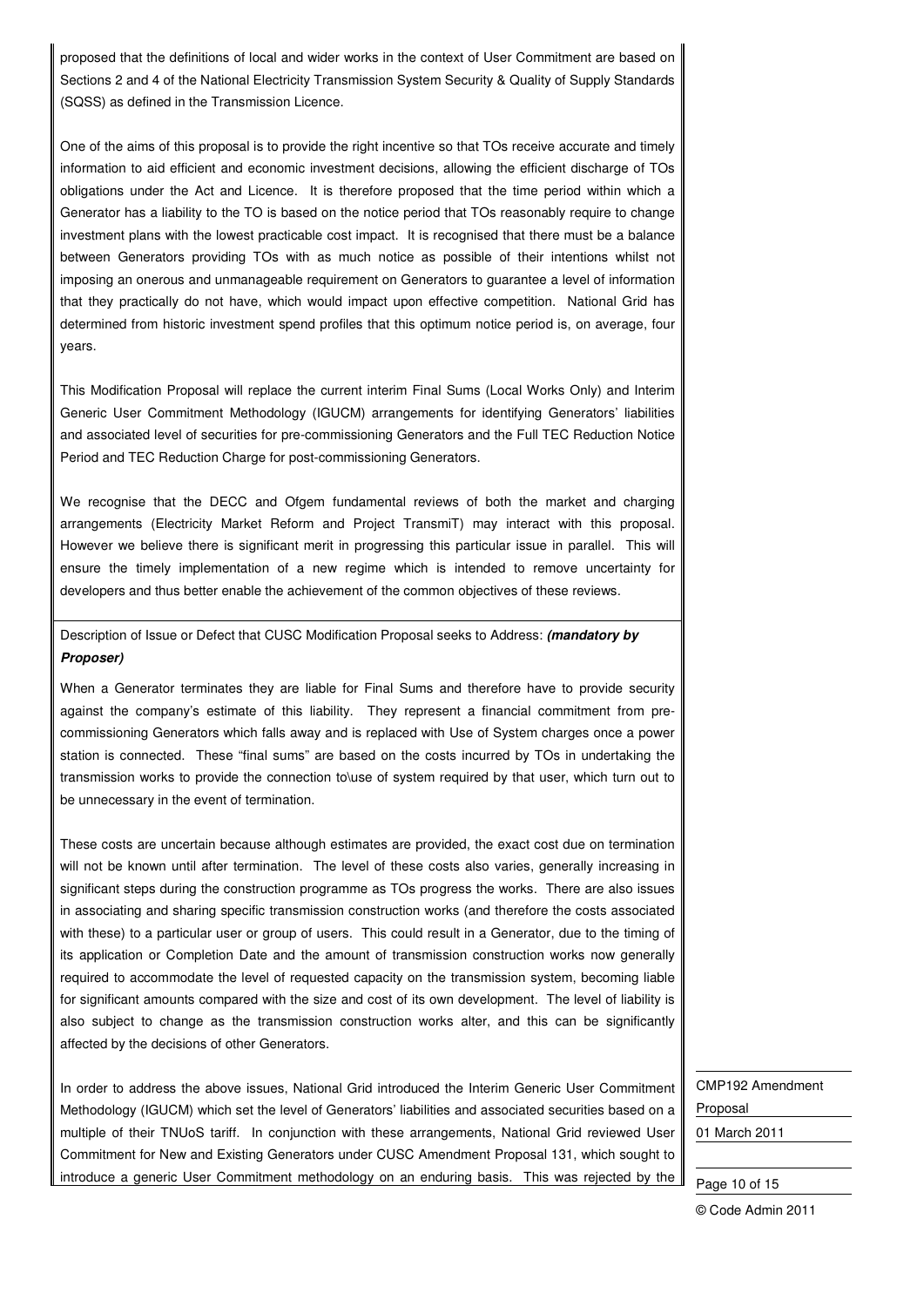Authority as it considered there was insufficient justification put forward for the different treatment between pre- and post-commissioning power stations. Following the Transmission Access Review and further industry consultation and discussions with Ofgem (April 2010 Final Sums Liabilities consultation), it was agreed that National Grid would implement a further interim solution where liabilities and therefore the security required for wider transmission investment works are not sought. This agreement on the two interim arrangements was time-limited to  $31<sup>st</sup>$  March 2011 (recently extended to  $31<sup>st</sup>$  March 2012), and therefore National Grid is seeking to develop and introduce an enduring regime before this date.

National Grid believe that the review would be best conducted in partnership with the industry through a transparent and structured governance arrangement. This will allow the industry to engage actively in the development of the enduring regime.

**The Modification Proposal seeks to address the following defects in the current User Commitment regime:** 

- **1. The methodology for calculating user commitment requirements is not defined in the existing commercial framework, and as such is non-transparent to users.**
- **2. The level and volatility of liabilities, and hence the level of security, determined through the existing methodology can represent a barrier to entry for new power stations.**
- **3. Any difference in treatment of pre- and post-commissioning users should be objectively justified.**
- **4. The existing arrangements do not take into account the perceived risk profile associated with cancellation and closure that changes throughout a power station's lifetime**

**This would address the perceived barriers to entry, provide more confidence in the firmness of capacity applications, and be equally applicable to all Generators.** 

**Impact on the CUSC** (this should be given where possible)

The proposal suggests the inclusion of a new section or schedule to be added to the CUSC entitled "User Commitment". The new section will bring together in one place the calculation and processes applying to the derivation of what has been previously referred to as "final sums" and IGUCM, and will define the ongoing user commitment of existing generators to incentivise early notification of reductions in capacity.

In addition to the new section of the CUSC, changes may be applicable in the following areas:

- Removal of references to "Final Sums" and new definitions as required
- CUSC Section 2.14 Connection Charges
- CUSC Section 3.9.1 Use of System Charges
- CUSC Section 6.6 Payment
- CUSC Section 6.30.1 Decrease in Transmission Entry Capacity
- CUSC Section 6.30.2 Increase in Transmission Entry Capacity
- CUSC Schedule 2 Exhibit 1 Bilateral Connection Agreement
- CUSC Schedule 2 Exhibit 3 Construction Agreement and Offshore Construction Agreement

#### **Do you believe the CUSC Modification Proposal will have a material impact on Greenhouse Gas**

#### **Emissions? Yes**

Implementation of this Modification Proposal is anticipated to reduce the barriers to connection, and as

CMP192 Amendment

Proposal

01 March 2011

Page 11 of 15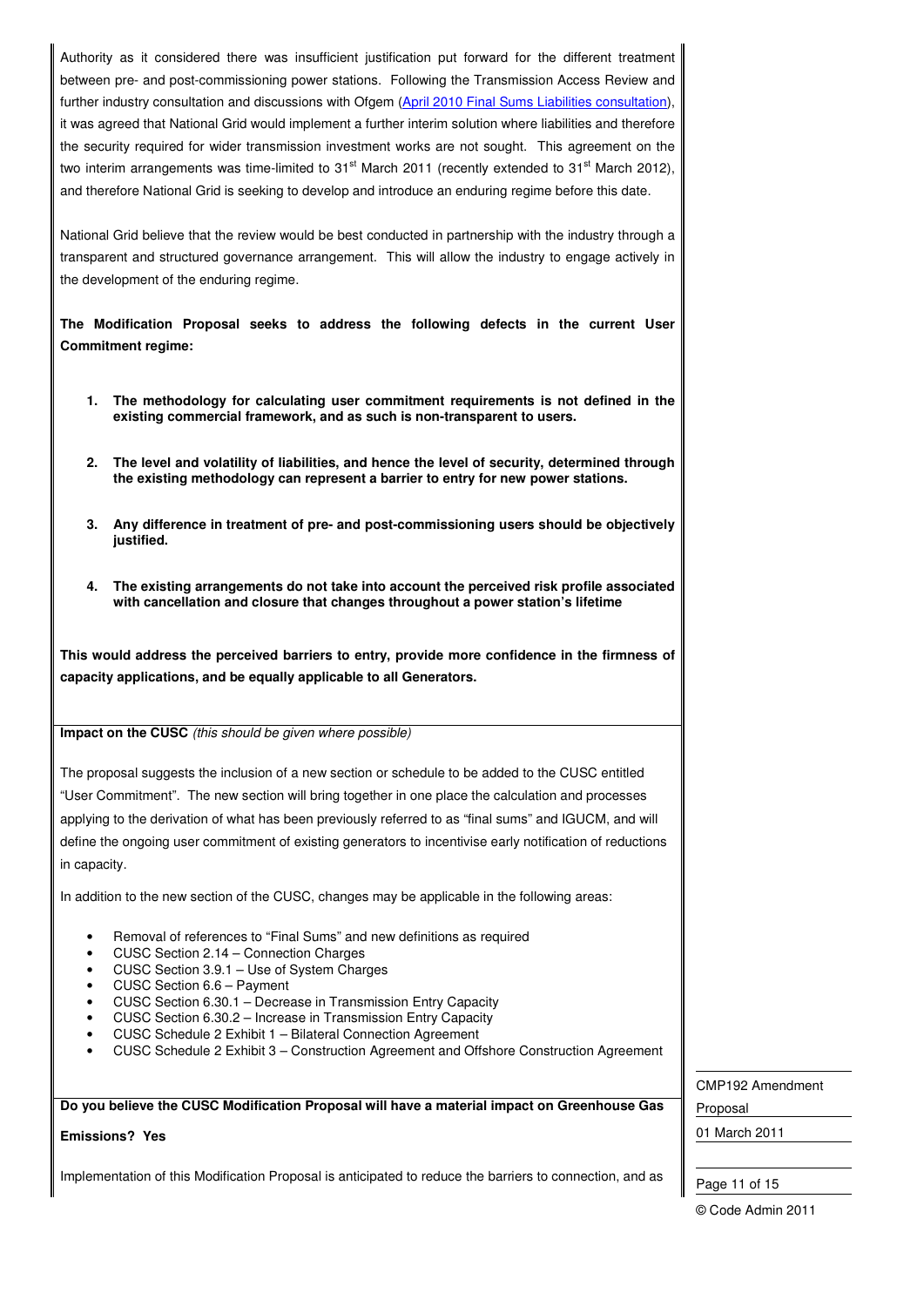| such may be expected to improve the situation for developing low carbon projects. As these are            |  |  |
|-----------------------------------------------------------------------------------------------------------|--|--|
| expected to replace older more carbon intensive generation this proposal, along with wider market and     |  |  |
| framework reviews, should reduce the risk of not meeting the Government's Greenhouse Gas                  |  |  |
| Emissions targets.                                                                                        |  |  |
|                                                                                                           |  |  |
| Impact on Core Industry Documentation. Please tick the relevant boxes and provide any                     |  |  |
| supporting information (this should be given where possible)                                              |  |  |
| <b>BSC</b>                                                                                                |  |  |
|                                                                                                           |  |  |
|                                                                                                           |  |  |
| <b>Grid Code</b>                                                                                          |  |  |
| STC<br>$\boxtimes$                                                                                        |  |  |
|                                                                                                           |  |  |
| Changing the user commitment regime is expected to provide more information that will need to be          |  |  |
| shared with TOs under the STC.                                                                            |  |  |
|                                                                                                           |  |  |
|                                                                                                           |  |  |
| Other<br>$\boxtimes$ Transmission Licence                                                                 |  |  |
|                                                                                                           |  |  |
| (please specify)                                                                                          |  |  |
|                                                                                                           |  |  |
| National Grid as NETSO secures works on behalf of all TOs. Both the arrangements in the CUSC and          |  |  |
| the revenue restrictions in the transmission licenses should be consistent with those in the CUSC and     |  |  |
| bilateral agreements. Therefore any change to the liabilities and security arrangements in the CUSC and   |  |  |
| associated agreements could have a consequential impact, and both should be reviewed.                     |  |  |
|                                                                                                           |  |  |
| <b>Urgency Recommended:</b>                                                                               |  |  |
|                                                                                                           |  |  |
| No                                                                                                        |  |  |
| <b>Justification for Urgency Recommendation</b>                                                           |  |  |
|                                                                                                           |  |  |
| N/A                                                                                                       |  |  |
| Self-Governance Recommended:                                                                              |  |  |
|                                                                                                           |  |  |
| No                                                                                                        |  |  |
|                                                                                                           |  |  |
| <b>Justification for Self-Governance Recommendation</b>                                                   |  |  |
|                                                                                                           |  |  |
| N/A                                                                                                       |  |  |
| Should this CUSC Modification Proposal be considered exempt from any ongoing Significant                  |  |  |
| <b>Code Reviews?</b>                                                                                      |  |  |
|                                                                                                           |  |  |
| There are no ongoing SCRs that would be applicable to this CUSC Modification Proposal.                    |  |  |
|                                                                                                           |  |  |
| Impact on Computer Systems and Processes used by CUSC Parties: (this should be given where                |  |  |
| possible)                                                                                                 |  |  |
|                                                                                                           |  |  |
| It is not anticipated that this proposal will affect the computer systems of CUSC parties. As part of the |  |  |
| development National Grid will review the robustness of internal system for determining the liability and |  |  |
| security requirements.                                                                                    |  |  |
|                                                                                                           |  |  |
|                                                                                                           |  |  |

CMP192 Amendment

Proposal

01 March 2011

Page 12 of 15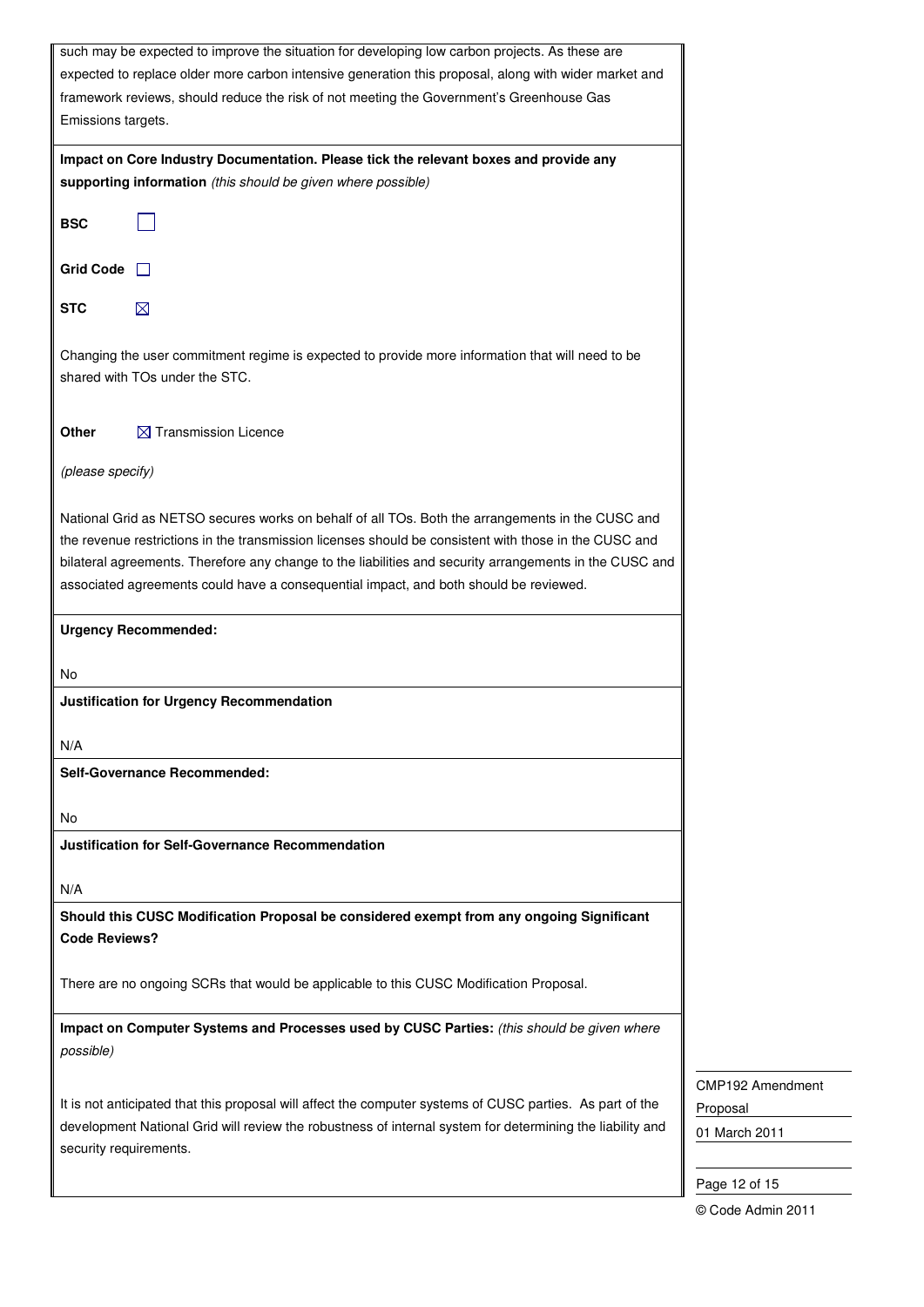**Details of any Related Modification to Other Industry Codes** (where known):

**To be confirmed, when the proposals has been fully developed.** 

Justification for CUSC Modification Proposal with Reference to Applicable CUSC Objectives: **(mandatory by proposer)**

Please tick the relevant boxes and provide justification:

 $\boxtimes$  (a) the efficient discharge by The Company of the obligations imposed upon it by the Act and **the Transmission Licence** 

**Given that the unexpected closure of a post-commissioning power station has the same impact on planned transmission investment as the unexpected cancellation of a pre-commissioning power station, the difference in treatment between the two could potentially have an adverse impact on competition and should be objectively and transparently justified. In introducing an enduring regime, codified under open governance, whereby all Generators are incentivised to provide information on their future connection to the system, this Modification Proposal is expected to better facilitate the development of an efficient co-ordinated and economical transmission system and also establish the applicable treatment under Licence Condition C7 – Prohibition on Discriminating Between Users.** 

**This information will also allow the Transmission Owners to plan and develop the transmission system in a more effective manner, supporting main the duties under the Act and the requirements of Transmission Licence C17.** 

 $\boxtimes$  (b) facilitating effective competition in the generation and supply of electricity, and (so far as **consistent therewith) facilitating such competition in the sale, distribution and purchase of electricity.** 

**Reducing the volatility and opacity of the current arrangements for user commitment will allow users to more accurately forecast their securities and therefore increase confidence in obtaining project financing. This will reduce the perceived barrier to new generation connecting, and hence improve competition in the generation market. Introducing equitable treatment between pre- and post-commissioning users ensures fair competition between the two by accurately reflecting the transmission liability that they both impose.**

 These are defined within the National Grid Electricity Transmission plc Licence under Standard Condition C10, paragraph 1

> CMP192 Amendment Proposal 01 March 2011

#### Page 13 of 15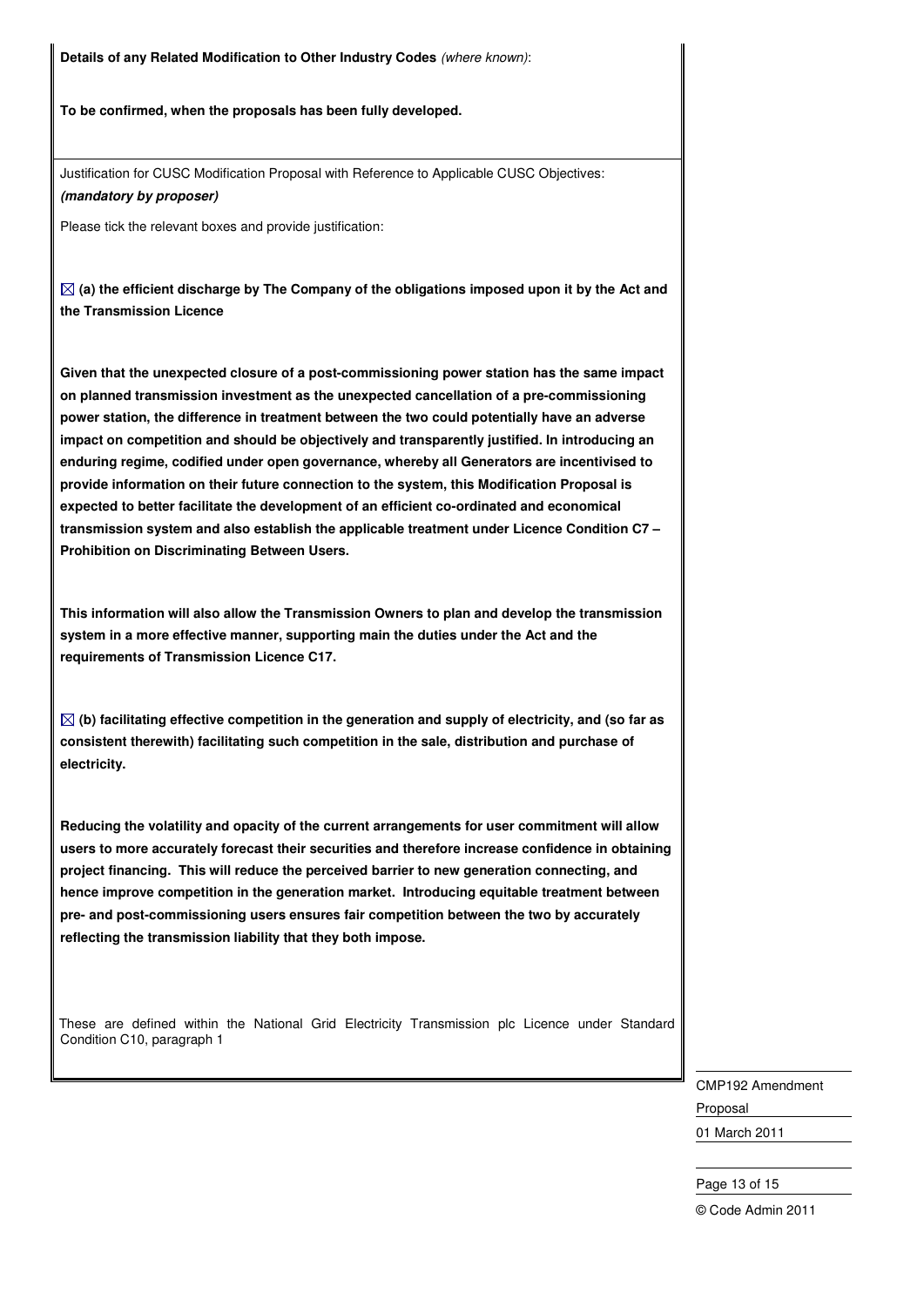| <b>Details of Proposer:</b><br>(Organisation Name) | National Grid Electricity Transmission plc        |  |
|----------------------------------------------------|---------------------------------------------------|--|
| Capacity in which the CUSC Modification            |                                                   |  |
| Proposal is being proposed:                        | <b>CUSC Party</b>                                 |  |
| (i.e. CUSC Party, BSC Party or "National           |                                                   |  |
| Consumer Council")                                 |                                                   |  |
| <b>Details of Proposer's Representative:</b>       | <b>Adam Sims</b>                                  |  |
| Name:                                              | <b>National Grid Electricity Transmission plc</b> |  |
| Organisation:                                      | 01926 655292                                      |  |
| Telephone Number:                                  |                                                   |  |
| Email Address:                                     | adam.sims@uk.ngrid.com                            |  |
| Details of Representative's Alternate:             |                                                   |  |
| Name:                                              | Ivo Spreeuwenberg                                 |  |
| Organisation:                                      | National Grid Electricity Transmission plc        |  |
| Telephone Number:                                  | 01926 655897                                      |  |
| Email Address:                                     | ivo.spreeuwenberg@uk.ngrid.com                    |  |
| <b>Attachments (Yes/No):</b>                       |                                                   |  |
| If Yes, Title and No. of pages of each Attachment: |                                                   |  |

CMP192 Amendment Proposal

01 March 2011

# Page 14 of 15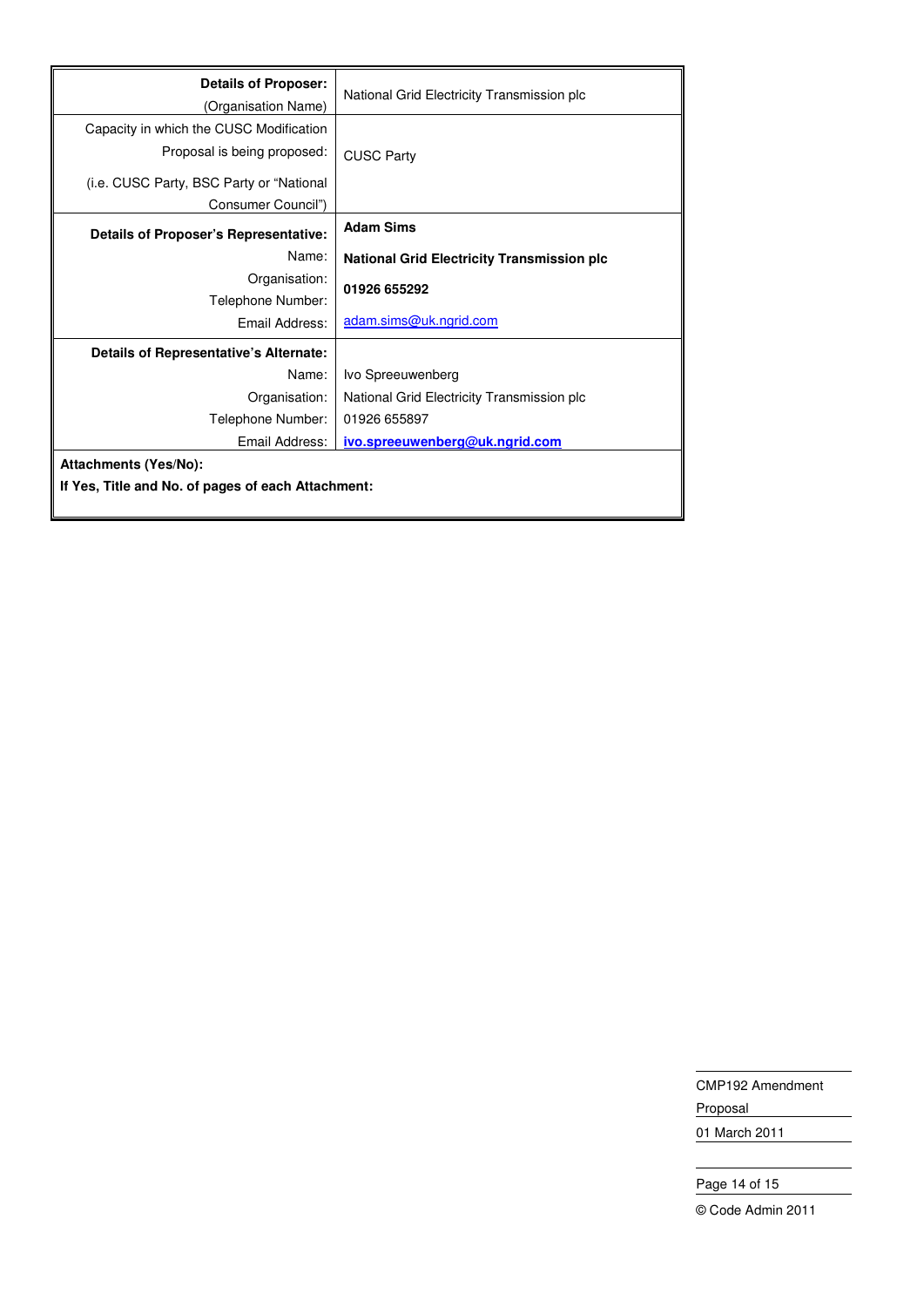# **8** Draft Workgroup Terms of Reference and Membership

## TERMS OF REFERENCE FOR CMP192 WORKGROUP

#### **RESPONSIBILITIES**

- 1) The Workgroup is responsible for assisting the CUSC Modifications Panel in the development and evaluation of CUSC Modification Proposal CMP192, "Arrangements for Enduring Generation User Commitment", tabled by National Grid Electricity Transmission plc at the Modifications Panel meeting on 25<sup>th</sup> February 2011.
- 2) The proposal must be evaluated to consider whether it better facilitates achievement of the Applicable CUSC Objectives. These can be summarised as follows:
	- (a) the efficient discharge by the Licensee of the obligations imposed on it by the Act and the Transmission Licence; and
	- (b) facilitating effective competition in the generation and supply of electricity, and (so far as consistent therewith) facilitating such competition in the sale, distribution and purchase of electricity.
- 3) It should be noted that additional provisions apply where it is proposed to modify the CUSC Modification provisions, and generally reference should be made to the Transmission Licence for the full definition of the term.

#### SCOPE OF WORK

- 4) The Workgroup must consider the issues raised by the Modification Proposal and consider if the proposal identified better facilitates achievement of the Applicable CUSC Objectives.
- 5) In addition to the overriding requirement of paragraph 4, the Workgroup shall consider and report on the following specific issues:
	- a) Protecting the end consumer from undue risk
	- b) The minimum notice period required to alter TO investment before significant costs are incurred
	- c) The profile of TO investment costs
	- d) The likelihood of power stations either cancelling or closing
	- e) How the Value at Risk (VAR) is identified from TO investment costs
	- f) The level of transmission capacity sharing between power stations
	- g) The proportion of TO investment not at risk due to Connect & Manage regime
	- h) The level of transmission asset reuse
	- i) The applicability of the user commitment arrangements for all users, including preand post-commissioning
	- j) The definition of local and wider investment for user commitment
	- k) Any alternative Modification Proposals
	- l) The impact of the Modification Proposal and any alternatives on greenhouse gas emissions
	- m) The process and costs of implementation of the Modification Proposal and any alternatives
- 6) The Workgroup is responsible for the formulation, development and evaluation of any Workgroup Alternative CUSC Modifications (WACMs) arising from Group discussions which would, as compared with the Modification Proposal or the current version of the

CMP192 Amendment Proposal

01 March 2011

Page 15 of 15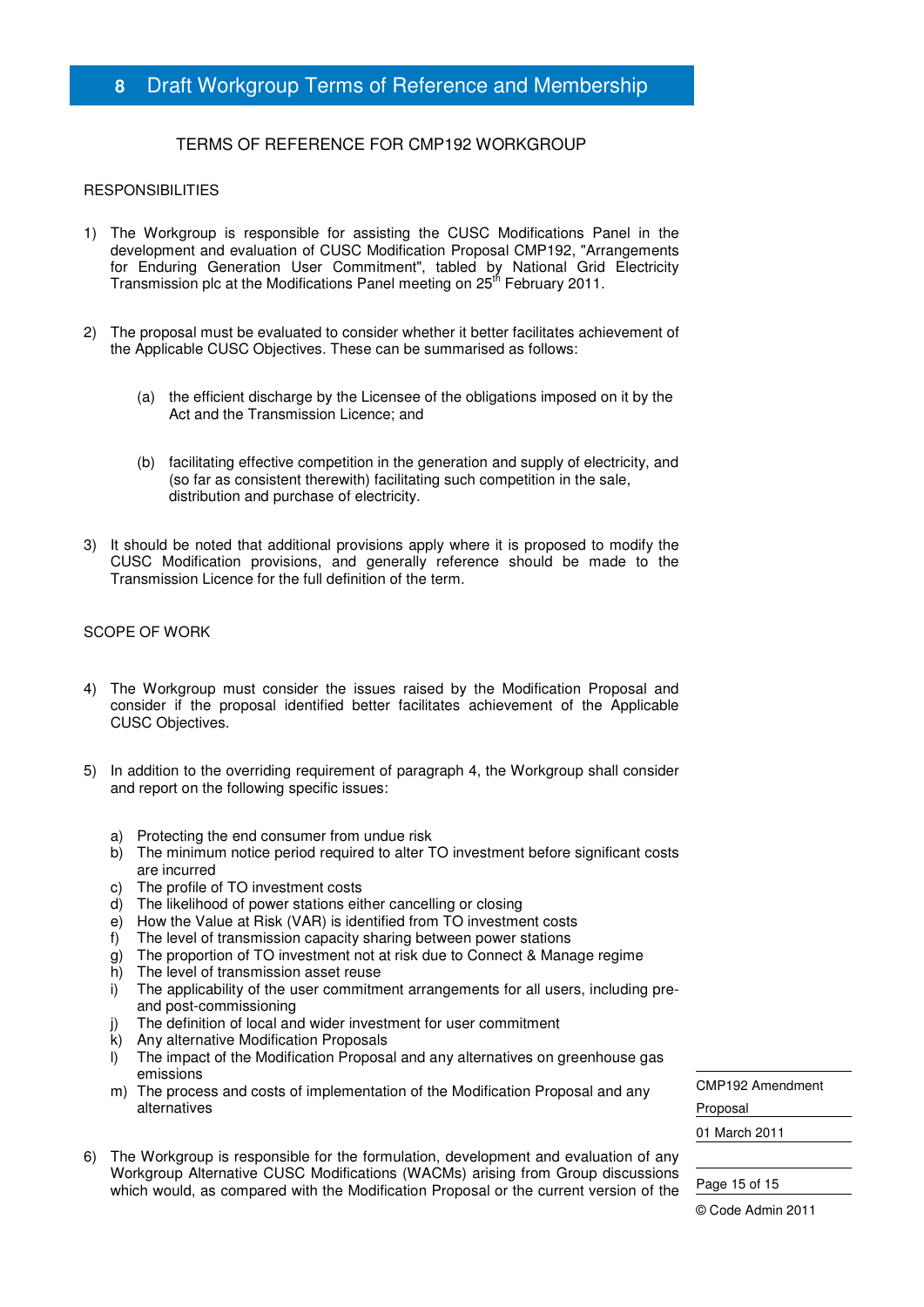CUSC, better facilitate achieving the Applicable CUSC Objectives in relation to the issue or defect identified.

- 7) The Workgroup should become conversant with the definition of Workgroup Alternative CUSC Modification which appears in Section 11 (Interpretation and Definitions) of the CUSC. The definition entitles the Group and/or an individual member of the Workgroup to put forward a WACM if the member(s) genuinely believes the WACM would better facilitate the achievement of the Applicable CUSC Objectives, as compared with the Modification Proposal or the current version of the CUSC. The extent of the support for the Modification Proposal or any WACM arising from the Workgroup's discussions should be clearly described in the final Workgroup Report to the CUSC Modifications Panel.
- 8) Workgroup members should be mindful of efficiency and propose the fewest number of WACMs possible.
- 9) All proposed WACMs should include the Proposer(s)'s details within the final Workgroup report, for the avoidance of doubt this includes WACMs which are proposed by the entire Workgroup or subset of members.
- 10) There is an obligation on the Workgroup to undertake a period of Consultation in accordance with CUSC 8.17. The Workgroup Consultation period shall be for a period of **three weeks** as determined by the Modifications Panel.
- 11) Following the Consultation period the Workgroup is required to consider all responses including any WG Consultation Alternative Requests. In undertaking an assessment of any WG Consultation Alternative Request, the Workgroup should consider whether it better facilitates the Applicable CUSC Objectives than the current version of the CUSC.
- 12) As appropriate, the Workgroup will be required to undertake any further analysis and update the original Modification Proposal and/or WACMs. All responses including any WG Consultation Alternative Requests shall be included within the final report including a summary of the Workgroup's deliberations and conclusions. The report should make it clear where and why the Workgroup chairman has exercised his right under the CUSC to progress a WG Consultation Alternative Request or a WACM against the majority views of Workgroup members. It should also be explicitly stated where, under these circumstances, the Workgroup chairman is employed by the same organisation who submitted the WG Consultation Alternative Request.
- 13) The Workgroup is to submit its final report to the Modifications Panel Secretary on  $21<sup>st</sup>$ July 2011 for circulation to Panel Members. The final report conclusions will be presented to the CUSC Modifications Panel meeting on 29<sup>th</sup> July 2011.

#### MEMBERSHIP

| <b>Role</b>                      | <b>Name</b>                | <b>Representing</b> | <b>Formatted Table</b> |
|----------------------------------|----------------------------|---------------------|------------------------|
| Chairman                         |                            |                     |                        |
| <b>National Grid</b>             | Adam Sims                  | The Company         |                        |
| Representative*                  |                            |                     |                        |
| <b>Industry Representatives*</b> |                            |                     |                        |
|                                  |                            |                     | CMP192 Amendment       |
|                                  |                            |                     | Proposal               |
|                                  |                            |                     | 01 March 2011          |
| <b>Authority Representative</b>  |                            |                     |                        |
| <b>Technical Secretary</b>       | to be provided by National |                     | Page 16 of 15          |
|                                  |                            |                     |                        |

14) It is recommended that the Workgroup has the following members: *[to be updated* once membership is established to reflect the actual membership]

<sup>©</sup> Code Admin 2011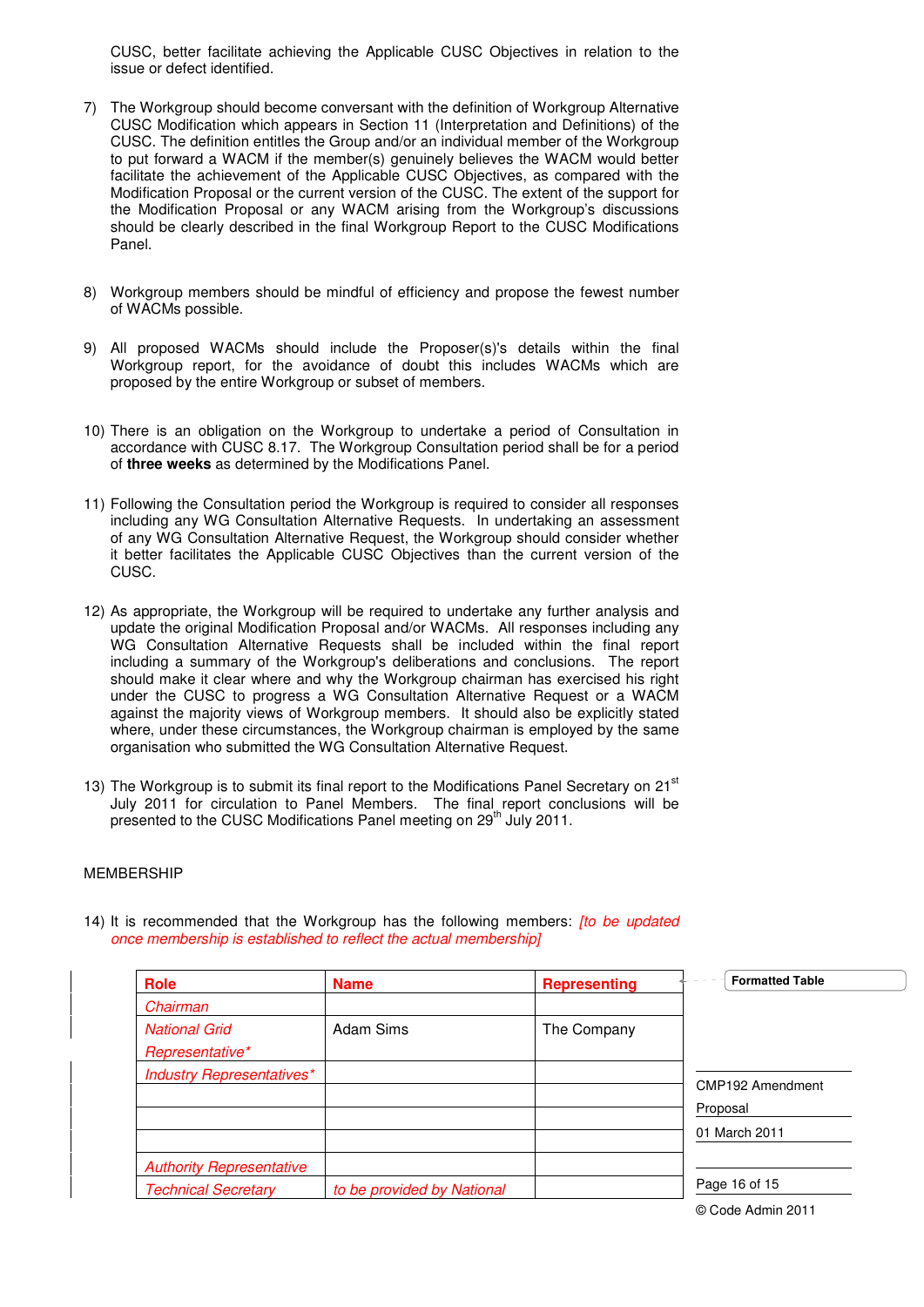|                  | Grid |  |
|------------------|------|--|
| <b>Observers</b> |      |  |

NB: A Workgroup must comprise at least 5 members (who may be Panel

Members). The roles identified with an asterisk in the table above contribute

toward the required quorum, determined in accordance with paragraph 14 below.

- 15) The chairman of the Workgroup and the Modifications Panel Chairman must agree a number that will be quorum for each Workgroup meeting. The agreed figure for CMP192 is that at least **five** Workgroup members must participate in a meeting for quorum to be met.
- 16) A vote is to take place by all eligible Workgroup members on the Modification Proposal and each WACM. The vote shall be decided by simple majority of those present at the meeting at which the vote takes place (whether in person or by teleconference). The Workgroup chairman shall not have a vote, casting or otherwise. There may be up to three rounds of voting, as follows:
	- Vote 1: whether each proposal better facilitates the Applicable CUSC Objectives;
	- Vote 2: where one or more WACMs exist, whether each WACM better facilitates the Applicable CUSC Objectives than the original Modification Proposal;
	- Vote 3: which option is considered to BEST facilitate achievement of the Applicable CUSC Objectives. For the avoidance of doubt, this vote should include the existing CUSC baseline as an option.

The results from the vote and the reasons for such voting shall be recorded in the Workgroup report in as much detail as practicable.

- 17) It is expected that Workgroup members would only abstain from voting under limited circumstances, for example where a member feels that a proposal has been insufficiently developed. Where a member has such concerns, they should raise these with the Workgroup chairman at the earliest possible opportunity and certainly before the Workgroup vote takes place. Where abstention occurs, the reason should be recorded in the Workgroup report.
- 18) Workgroup members or their appointed alternate are required to attend a minimum of 50% of the Workgroup meetings to be eligible to participate in the Workgroup vote.
- 19) The Technical Secretary shall keep an Attendance Record for the Workgroup meetings and circulate the Attendance Record with the Action Notes after each meeting. This will be attached to the final Workgroup report.
- 20) The Workgroup membership can be amended from time to time by the CUSC Modifications Panel.
- RELATIONSHIP WITH MODIFICATIONS PANEL
- 21) The Workgroup shall seek the views of the Modifications Panel before taking on any significant amount of work. In this event the Workgroup chairman should contact the Modifications Panel Secretary.
- 22) The Workgroup shall seek the Modifications Panel's advice if a significant issue is raised during the Consultation process which would require a second period of Consultation in accordance with 8.20.17 of the CUSC.

CMP192 Amendment Proposal 01 March 2011

Page 17 of 15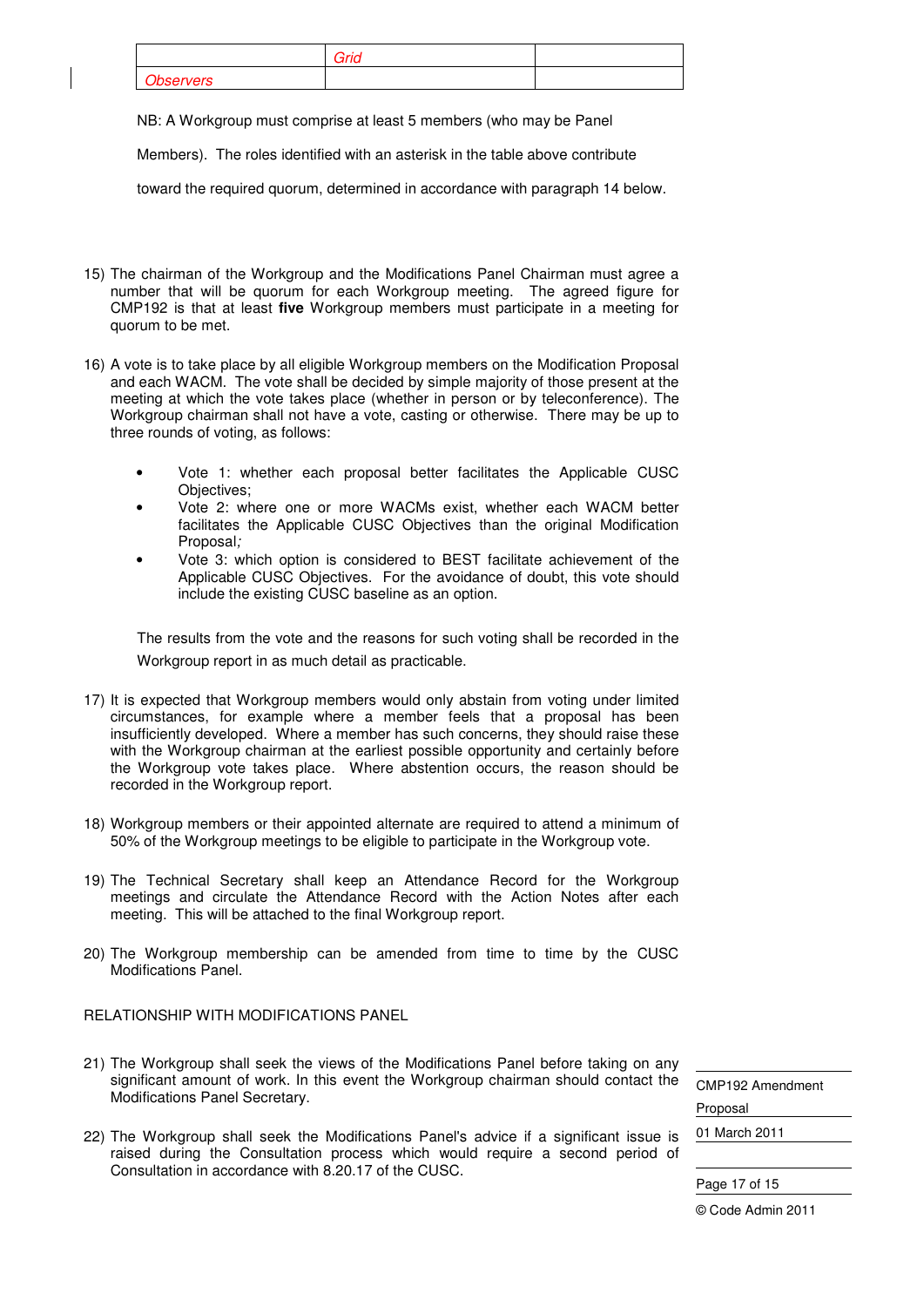23) Where the Workgroup requires instruction, clarification or guidance from the Modifications Panel, particularly in relation to their Scope of Work, the Workgroup chairman should contact the Modifications Panel Secretary.

#### MEETINGS

24) The Workgroup shall, unless determined otherwise by the Modifications Panel, develop and adopt its own internal working procedures and provide a copy to the Panel Secretary for each of its Modification Proposals.

#### REPORTING

- 25) The Workgroup chairman shall prepare a final report to the June 2011 Modifications Panel responding to the matters set out in the Terms of Reference, including all Workgroup Consultation Reponses and Alternative Requests.
- 26) A draft Workgroup Report must be circulated to Workgroup members with not less than five Business Days given for comments, unless all Workgroup members agree to three Business Days.
- 27) Any unresolved comments within the Workgroup must be reflected in the final Workgroup Report.
- 28) The chairman (or another member nominated by him) will present the Workgroup report to the Modifications Panel as required.

CMP192 Amendment Proposal 01 March 2011

Page 18 of 15